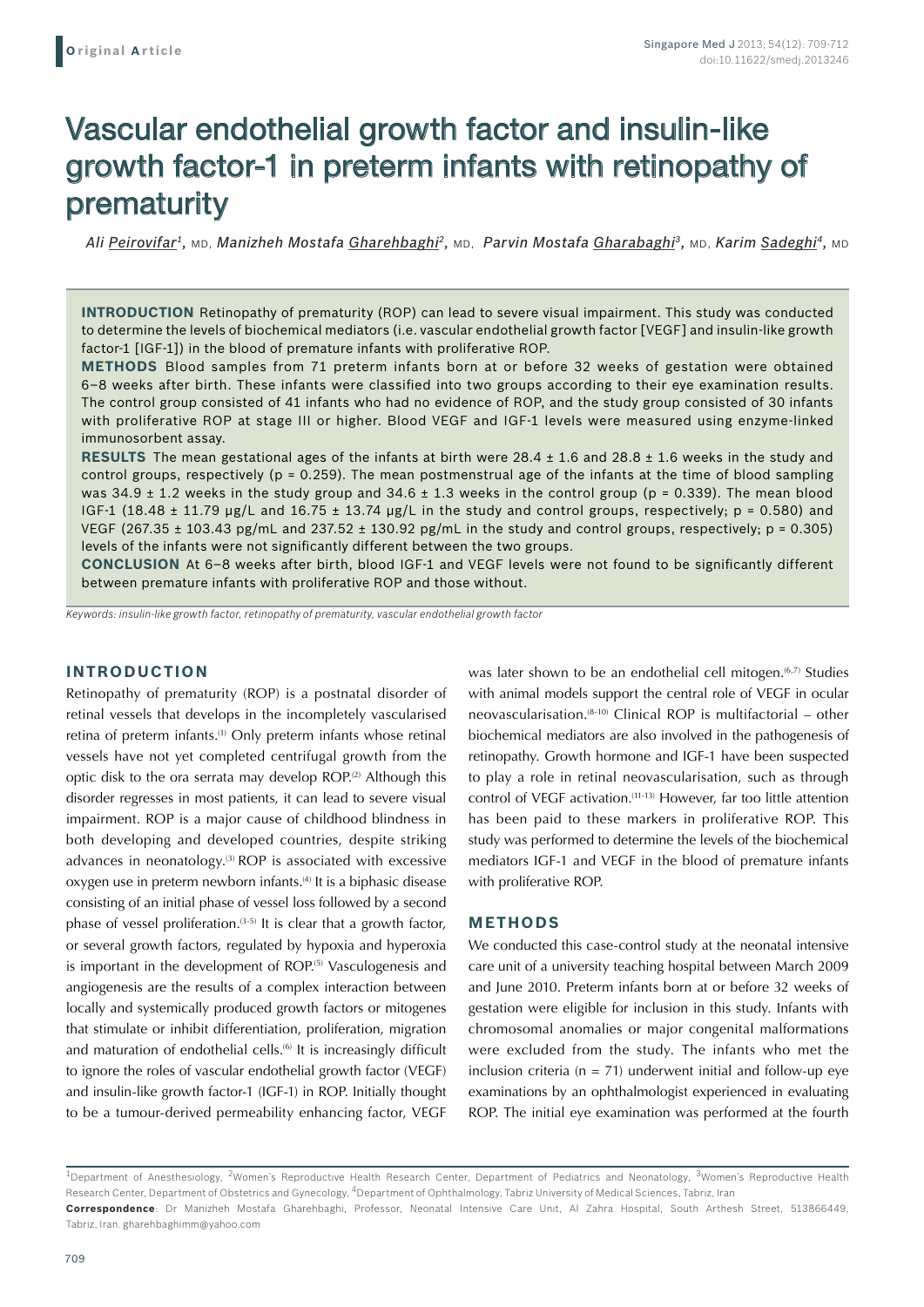#### **Table I. Demographic characteristics of preterm infants.**

| <b>Characteristic</b>               | Mean $\pm$ SD (range)         |                               |           |
|-------------------------------------|-------------------------------|-------------------------------|-----------|
|                                     | Study group $(n = 30)$        | Control group $(n = 41)$      |           |
| Gestational age at birth (wks)      | $28.4 \pm 1.6$ (26-32)        | $28.8 \pm 1.6$ (26-34)        | <b>NS</b> |
| Birth weight $(g)$                  | $1120.0 \pm 196.0$ (780-1720) | $1189.0 \pm 454.0$ (800-1750) | <b>NS</b> |
| Male*                               | 12(40.0)                      | 22(53.7)                      | <b>NS</b> |
| Postmenstrual age at sampling (wks) | $34.9 \pm 1.2$ (33-37)        | $34.6 \pm 1.3$ (33-38)        | <b>NS</b> |
| <b>Apgar score</b>                  |                               |                               |           |
| At 1 min                            | $4.8 \pm 1.4$ (2-7)           | $6.5 \pm 1.4$ (2-9)           | 0.001     |
| At 5 mins                           | $7.2 \pm 1.4$ (3-9)           | $8.4 \pm 1.3$ (6-10)          | 0.001     |

\*Data is presented as no. (%). NS: not statistically significant; SD: standard deviation

#### **Table II. Respiratory support received by the preterm infants in the two groups.**

| Variable                               |                        | Mean $\pm$ SD (range)    |           |  |
|----------------------------------------|------------------------|--------------------------|-----------|--|
|                                        | Study group $(n = 30)$ | Control group $(n = 41)$ |           |  |
| No. of doses of surfactant*            | $1.3 \pm 0.7$          | $1.5 \pm 1.1$            | <b>NS</b> |  |
| Need for MV <sup>+</sup>               | 9(30.0)                | 9(22.0)                  | <b>NS</b> |  |
| Duration of respiratory support (days) |                        |                          |           |  |
| <b>MV</b>                              | $7.5 \pm 4.2$ (3-20)   | $3.5 \pm 0.5$ (2-6)      | 0.006     |  |
| CPAP                                   | $4 \pm 1.7$ (2-9)      | $2.6 \pm 0.4$ (1-5)      | 0.043     |  |
| Oxygen supplementation                 | $27.7 \pm 11.9$ (7-54) | $28.9 \pm 5.4$ (7-47)    | <b>NS</b> |  |

\*Range is not presented here. †Data is presented as no. (%). CPAP: continuous positive airway pressure; MV: mechanical ventilation; NS: not statistically significant; SD: standard deviation

week after birth. The opthalmologist recommended follow-up eye examinations where necessary, based on the retinal findings, which were classified according to international standards of classification.<sup>(13)</sup> All preterm infants with ROP stage III or higher at the follow-up eye examination were assigned to the study group ( $n = 30$ ), while preterm infants with normal eye examination results at 6–8 weeks after birth were included in the control group ( $n = 41$ ). The ethics committee of the university approved the study. Written informed parental consent was also obtained in all cases.

Blood samples were collected at the time of follow-up eye examination, which was at 6–8 weeks after birth. The samples were centrifuged at 3,000 rpm and stored at −70°C. Laboratory analysis was blinded to the infant groups. IGF-1 and VEGF levels were measured by quantitative sandwich enzymelinked immunosorbent assay (ELISA) using IDS IGF-1 (AC27F1; Immunodiagnostic Systems Ltd, Boldon, UK) and IBL ELISA kits (27171; Medical & Biological Laboratories Co Ltd, Nagoya, Japan) for IGF-1 and VEGF measurement, with sensitivity of 3.1 µg/L and 1.01 pg/mL, respectively. Statistical analysis was performed using the Statistical Package for the Social Sciences version 15 (SPSS Inc, Chicago, IL, USA). Categorical variables were evaluated using chi-square and Fisher's exact tests. Continuous variables were compared using either *t*-test (for normally distributed data) or Mann-Whitney *U*-test (for data with a skewed distribution). A p-value of < 0.050 was considered statistically significant.

## **RESULTS**

We included 71 preterm newborn infants in this study, out of which 30 were diagnosed with proliferative ROP (i.e. the study

group) and 41 had normal ophthalmologic examinations (i.e. the control group). The demographic characteristics of the infants in the two groups are shown in Table I.

The study group's Apgar scores at 1 and 5 mins after birth were significantly lower than those in the control group ( $p < 0.001$ ) and  $p = 0.001$ , respectively). Surfactant replacement therapy was done for 11 (26.8%) infants in the control group and 15 (50%) infants in the study group ( $p = 0.045$ ). The two groups were significantly different with regard to the need for surfactant replacement therapy, duration of mechanical ventilation, and respiratory support requirements (Table II). Blood transfusion was done in 17 (56.7%) and 19 (46.3%) infants in the study and control groups, respectively ( $p = 0.390$ ). Sepsis was diagnosed in 5 (16.7%) and 2 (4.9%) infants in the study and control groups, respectively ( $p = 0.125$ ).

The mean blood levels of IGF-1 in the study and control groups were  $18.48 \pm 11.79$  (95% confidence interval [CI] 14.1–22.9)  $\mu$ g/L and 16.75 ± 13.74 (95% CI 12.4–21.1)  $\mu$ g/L, respectively ( $p = 0.580$ ). The mean blood levels of VEGF in the study and control groups were  $267.35 \pm 103.43$  (95% CI 228.9–511.5) pg/mL and 237.52 ± 130.92 (95% CI 196.2– 278.8) pg/mL, respectively ( $p = 0.305$ ). The mean levels of the studied biochemical markers in the preterm infants are shown in Table III.

Diode laser photocoagulation was performed in 21 infants with threshold ROP. Mean IGF-1 levels in infants of different postmenstrual ages is showed in Table IV.

### **DISCUSSION**

ROP is an important cause of blindness in both developed and developing countries.<sup>(3)</sup> World Health Organization's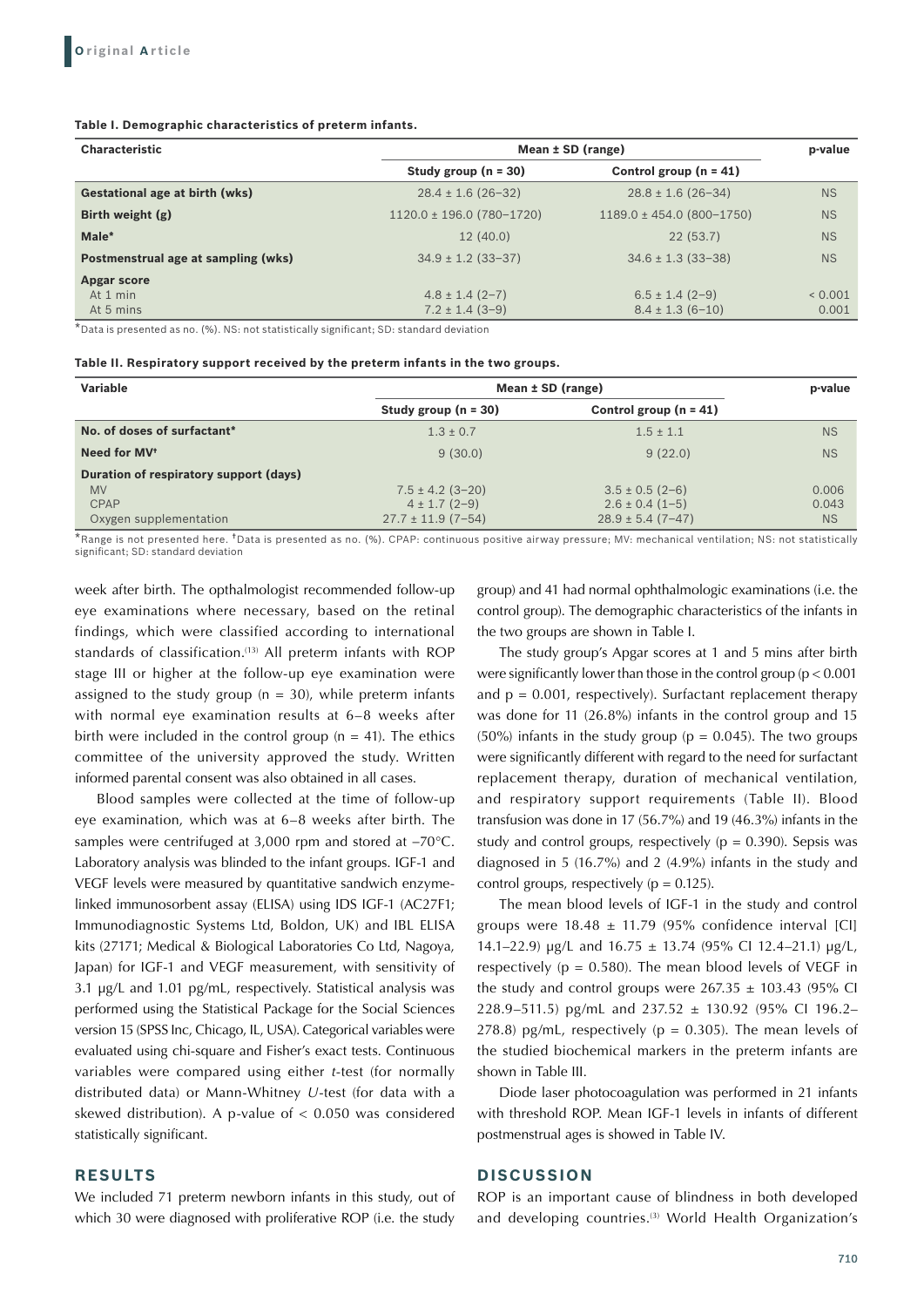#### **Table III. Level of biochemical markers in the preterm infants in the two groups.**

| <b>Parameter</b>     | Study group $(n = 30)$ |                 | Control group $(n = 41)$ | p-value         |       |
|----------------------|------------------------|-----------------|--------------------------|-----------------|-------|
|                      | Mean ± SD              | 95% CI          | Mean ± SD                | 95% CI          |       |
| $IGF-1$ ( $\mu$ g/L) | $18.48 \pm 11.79$      | $14.1 - 22.9$   | $16.75 \pm 13.74$        | $12.4 - 21.1$   | 0.580 |
| VEGF(pg/mL)          | $267.35 \pm 103.43$    | $228.9 - 511.5$ | $237.52 \pm 130.92$      | $196.2 - 278.8$ | 0.305 |

CI: confidence interval; IGF-1: insulin-like growth factor-1; SD: standard deviation; VEGF: vascular endothelial growth factor

| Table IV. IGF-1 levels of the preterm infants according to different postmenstrual ages. |  |  |  |  |
|------------------------------------------------------------------------------------------|--|--|--|--|
|------------------------------------------------------------------------------------------|--|--|--|--|

| Postmenstrual<br>age (wks) | Study group $(n = 30)$ |                 | Control group $(n = 41)$ |                 | Total no.      |
|----------------------------|------------------------|-----------------|--------------------------|-----------------|----------------|
|                            | $IGF-1^*(\mu g/L)$     | No. of patients | $IGF-1*(\mu g/L)$        | No. of patients | $(n = 71)$     |
| 33                         | $19.52 \pm 13.43$      | $\overline{4}$  | $13.4 \pm 6.69$          |                 | 11             |
| 34                         | $16.76 \pm 12.74$      | 6               | $19.94 \pm 14.31$        | 15              | 21             |
| 35                         | $20.87 \pm 13.68$      | 12              | $20.18 \pm 17.10$        | 12              | 24             |
| 36                         | $16.54 \pm 9.34$       | 5               | $7.7 \pm 5.22$           | $\overline{4}$  | 9              |
| 37                         | $14.16 \pm 7.21$       | 3               | 5.4                      |                 | $\overline{4}$ |
| 38                         |                        |                 | $7.7 \pm 10.88$          |                 |                |

\*Data is presented as mean ± standard deviation. IGF-1: insulin-like growth factor-1

VISION 2020 programme delineates ROP as a preventable disease that requires early detection and treatment to prevent blindness and reduce inherent costs to the individual and community.(14) It has been long believed that oxygen therapy leads to an increased risk of ROP in preterm infants.<sup>(2)</sup> However, ROP can occur even with careful use of oxygen.<sup>(4)</sup> Several factors increase the risk of ROP, including low gestational age, low birth weight, sepsis, intraventricular haemorrhage, blood transfusion and mechanical ventilation.<sup>(15,16)</sup> In our study, we found lower Apgar scores and severe respiratory distress (which manifested as a need for surfactant replacement therapy), longer assisted ventilation and use of continuous positive airway pressure to be significantly more common in infants who developed proliferative ROP. Our findings concur with the findings in a study by Karna et al. $(15)$ 

With respect to the pathogenesis of ROP, inhibition of vascularisation in the early phase of ROP has been attributed to the hypoxic suppression of VEGF. A lack of IGF-1 in this phase of ROP may also prevent normal retinal vascular growth. In phase II of ROP, pathologic vascular proliferation appears to be associated with rising levels of VEGF and IGF-1 induced by hypoxia.(3,5,17,18) Several studies have also assessed IGF-1 and VEGF so as to define their role in the pathogenesis of  $ROP<sub>(17-25)</sub>$  Different studies have vielded different results – this may be due to variations in study design, the wide range of gestational ages and postnatal ages of study groups, different sample sizes and different stages of ROP. A study by Pérez-Muñuzuri et al<sup> $(17)$ </sup> showed reduced IGF-1 levels in infants who developed ROP ( $n = 3$ ) three weeks postpartum, independent of gestational age at birth; a rapid rise in IGF-1 levels between the third and fifth weeks postpartum appeared to be related to progression to a higher stage of ROP. Only three patients with proliferative ROP were included in Pérez-Muñuzuri et al's study.(17)

In another study, elevated VEGF and reduced IGF-1 levels were reported in infants with ROP, though the severity of ROP was specified.<sup>(18)</sup> Hellström et al<sup>(26)</sup> conducted a study measuring serum IGF-1 levels weekly and showed that low serum IGF-1 levels correlated with a later development of ROP. Hellström et al also concluded that the mean IGF-1 level at postmenstrual weeks 30 to 33 is a predictive factor of ROP that is as important as the degree of prematurity.<sup>(26)</sup> In our study, there was no statistically significant difference in IGF-1 and VEGF levels between preterm infants with proliferative ROP and those without at 6–8 weeks after birth. This lack of significant difference in VEGF and IGF-1 levels in the present study could be due to the higher postnatal and postmenstrual ages of our cohort at sampling. IGF-1 level is known to be affected by gestational age, birth weight, protein intake and stage of retinopathy.<sup>(18-20)</sup> In our study, most of the infants in the study group were in the proliferative phase of ROP at sampling. In the more severe stages of ROP (at 6–8 weeks after birth), the blood levels of IGF-1 and VEGF reach levels not different from those in infants without ROP.

Our study has some limitations, such as the small cohort of infants. As there was a lack of serial measurement of biochemical markers, we could not show the variations in these parameters over time. However, an advantage of our study is that ophthalmologic examinations were performed consistently and all infants were seen by the same ophthalmologist for the entire duration of the study.

In conclusion, our data demonstrated that at 6–8 weeks after birth, the blood levels of IGF-1 and VEGF were not significantly different between premature infants with proliferative ROP and those without.

## **REFERENCES**

- 1. Phelps DL. Retinopathy of Prematurity. In: Martin RJ, Fanaroff AA, Walsh MC, eds. Fanaroff & Martin's Neonatal-Perinatal Medicine: Diseases of the Fetus and Infant. Vol 1 9th ed. Missouri: Elsevier Mosby, 2011: 1764-9.
- 2. Phelps DL. Retinopathy of prematurity: history, classification and pathophysiology. Neoreviews 2001; 2:e153-166.
- 3. Askin DF, Diehl-Jones W. Retinopathy of prematurity. Crit Care Nurs Clin North Am 2009; 21:213-33.